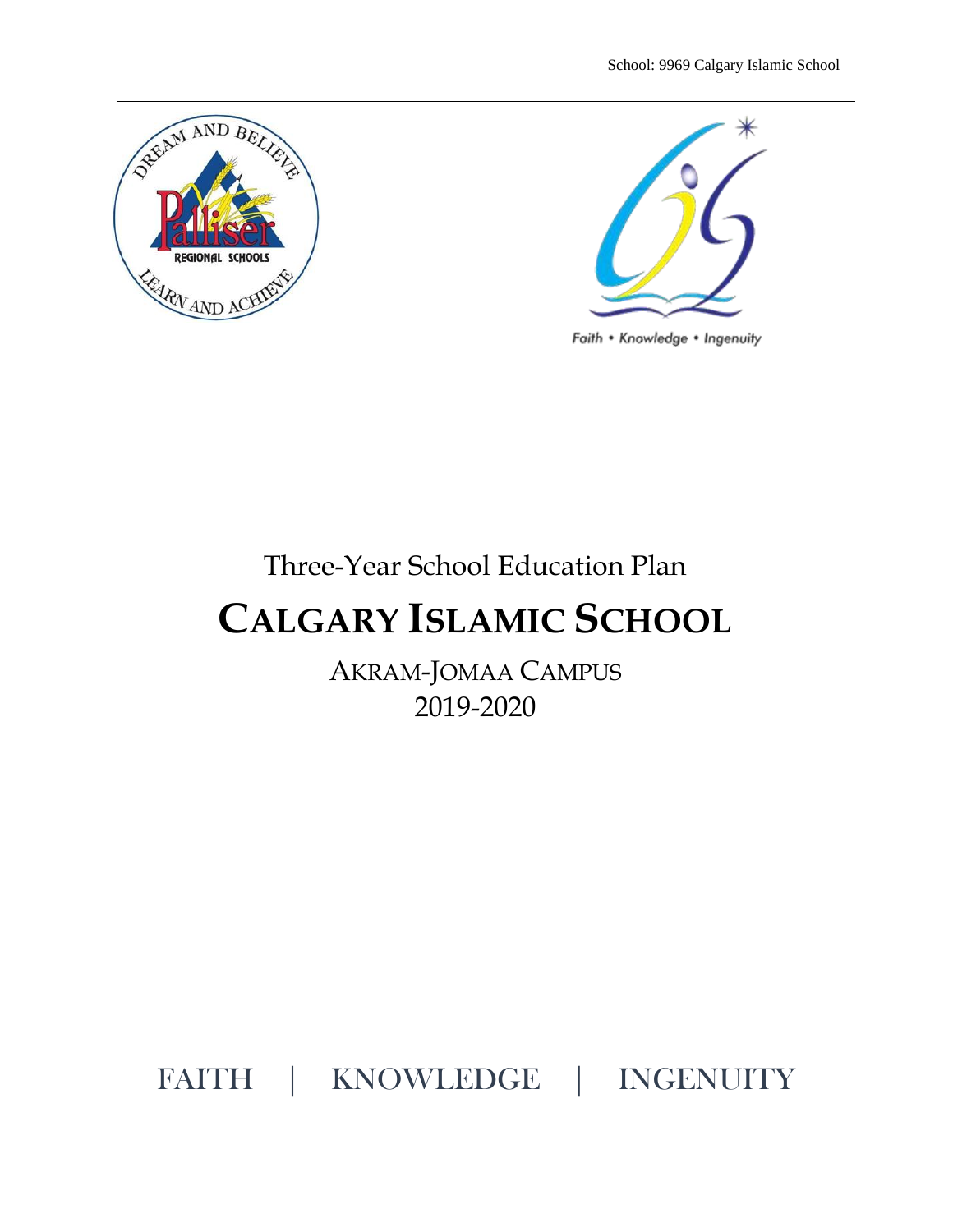### CALGARY ISLAMIC SCHOOL MISSION STATEMENT

"Calgary Islamic School strives to develop an enriched learning community that promotes academic achievement, leadership, and Islamic values."

### VISION

To create a caring environment that inspires knowledge, faith and ingenuity.

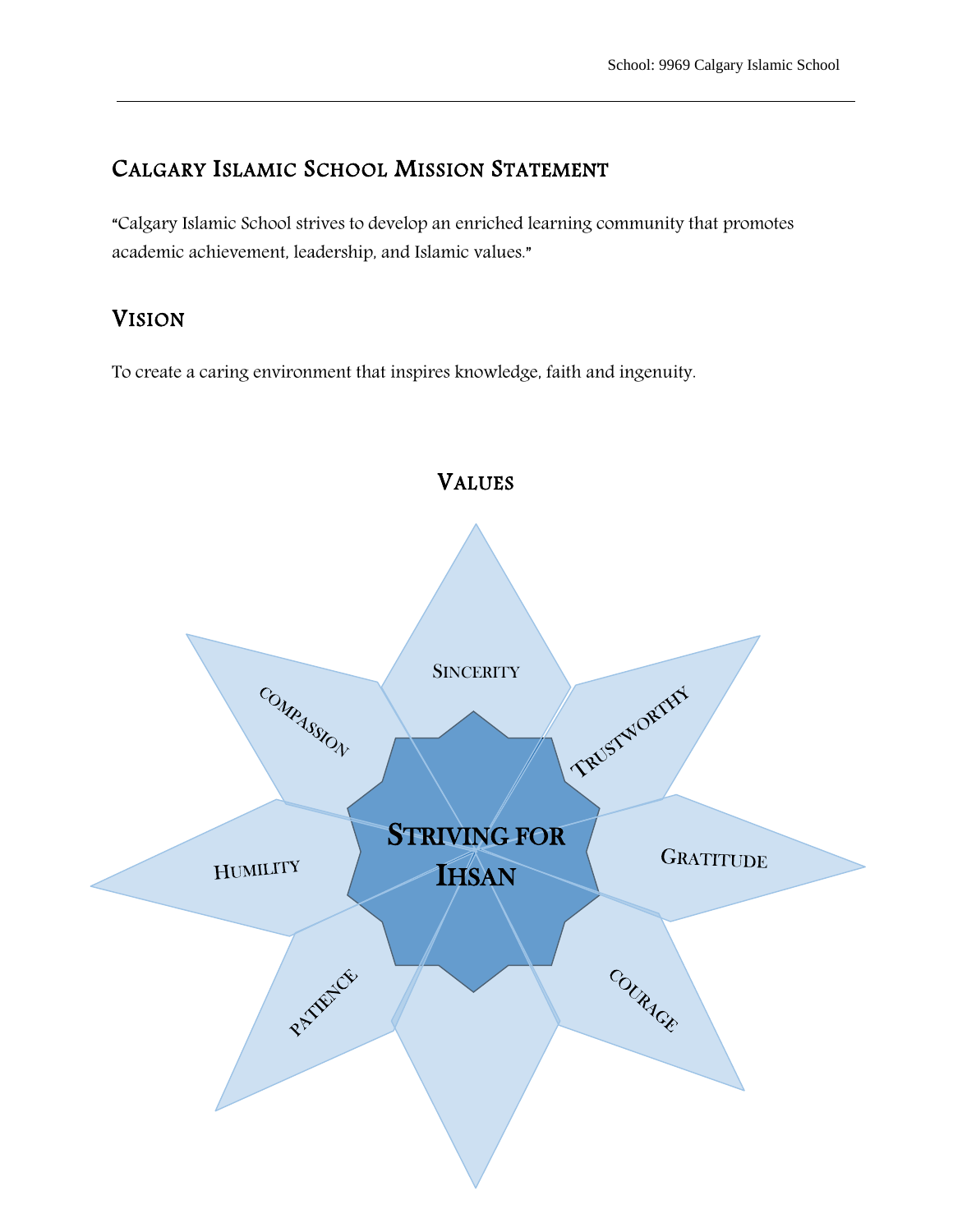#### **BELIEFS**

We believe that God is One in being without partner, Unique without peer, Ultimate without opposite, Alone without equal. He is One, Pre-Eternal, Beginninglessly uncreated; Everlastingly abiding, Unceasingly existent, Eternally limitless; the Ever Self-Subsisting through whom all else subsists, Ever-Enduring without end. He is, was and ever will be possessed of all attributes of Majesty, Unannihilated by dissolution or separation through the passage of eons or terminus of interims. He is the First and Last, the Outward and Inward, and He has knowledge of everything [Quran 57:3].

He is not a body with a form, or a limitary quantitative substance. He does not resemble bodies in quantifiability or divisibility, or in being a substance or qualified by substance, or being an accident or qualified by accidents. He does not resemble anything that exists, nor does anything that exist resemble Him. There is nothing whatsoever like unto Him [Quran 42:11].

We believe that God, Most High, sent Muhammad (God bless him and give him peace), to deliver His inspired message to the entire world. God has favoured him above all other Prophets and made him the highest of mankind.

We believe that acquiring knowledge is a foundational attribute of the human being and that every student has the capacity to learn and grow. We believe that teaching is an essential attribute of our Prophet Muhammad (God bless him and give him peace), and as such, our teachers follow in his footsteps, are cognizant of their professional role, religious responsibility and spiritual significance to students, staff and the school.

#### SCHOOL PROFILE

Calgary Islamic School (CIS) was founded in 1992 as a full-time private school serving the Muslim Community of Calgary. CIS provides an Islamic learning environment with a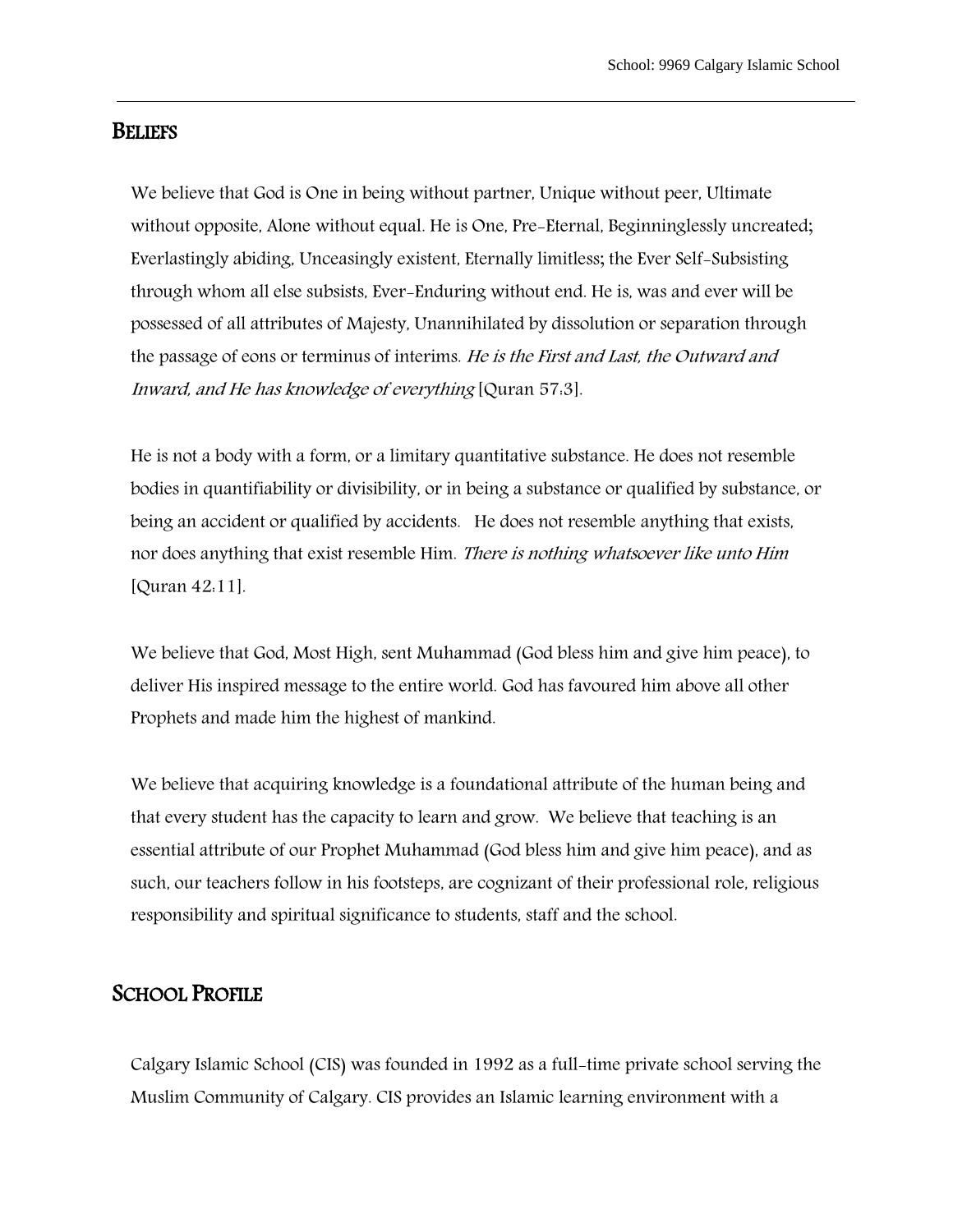commitment to using effective teaching pedagogy to cultivate and advance a comprehensive academic program, which is fully compliant with the Alberta curriculum of studies. CIS is a K-12 school with two campuses and a wide array of resources designed to foster student achievement that will prepare students to pursue higher education and be successful in their careers. It is our aim to empower our students by cultivating their interests and honing their academic skills as strong Canadian Muslims.

In July of 2015 the Calgary Islamic School and the Muslim Community Foundation of Calgary (MCFC) entered into an agreement with Palliser Regional Schools to become an alternative program school within Palliser. The partnership has brought forth great opportunities for the Calgary Islamic School to better enhance the educational opportunities for our students while respecting our religious and cultural beliefs and values.

#### STUDENTS

At the Calgary Islamic School - Akram Jomaa campus, over 1000 students are in attendance from K-12. The student population is highly diverse. Many students originate from many Middle Eastern countries and South Asian countries. Students come from a variety of socio-economic backgrounds and are highly motivated to learn and achieve their academic and religious goals. Students at CIS have a variety of learning needs and many students are English Language Learners (ELL). Students are actively involved in extra-curricular activities after school and many co-curricular activities within school. Finally, successful students at CIS are accomplished learners who embody excellence in character and devotion to their religion.

#### **PERSONNEL**

The Calgary Islamic School-Akram Jomaa campus employs over 60 fulltime certified teachers, instructors and support staff. The diversity of the staff in experience and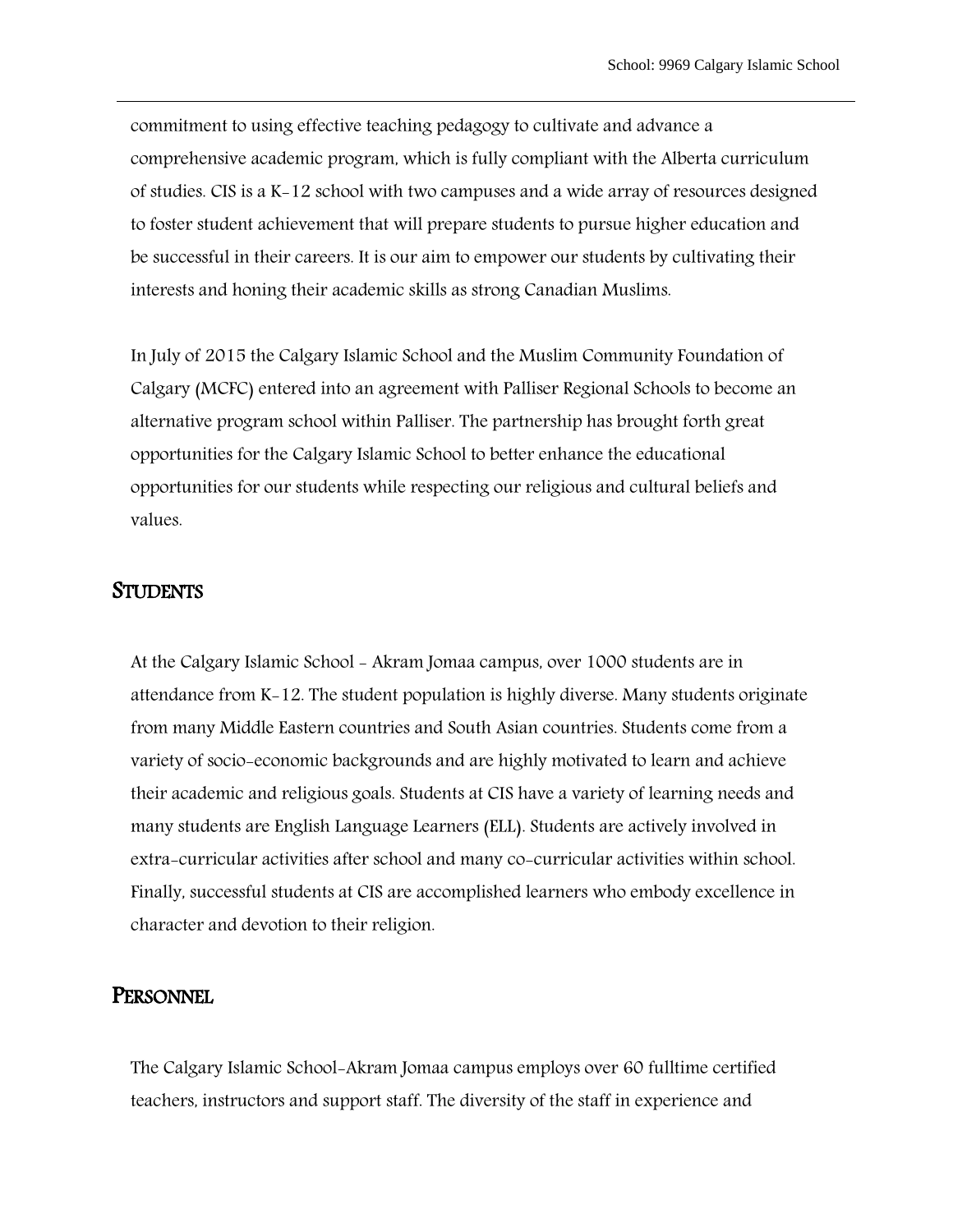qualification is a great strength that ensures support and effective collaboration. Personnel turnover has greatly subsided over the past few years, especially after the partnership with Palliser Regional Schools. Stability and growth is an important factor that will ensure continuous student learning.

### OUR SHARED PURPOSE

As teachers at the Calgary Islamic School – Akram-Jomaa Campus, we commit ourselves to do the following:

- 1. Inspire and instill Prophetic values
- 2. Build a strong community of Muslims that understands their purpose and responsibilities for the betterment of the world.
- 3. We create opportunities to promote lifelong community connections
- 4. Empower students to follow the examples of The Prophet Muhammed (God bless him and give him peace) in seeking and sharing knowledge.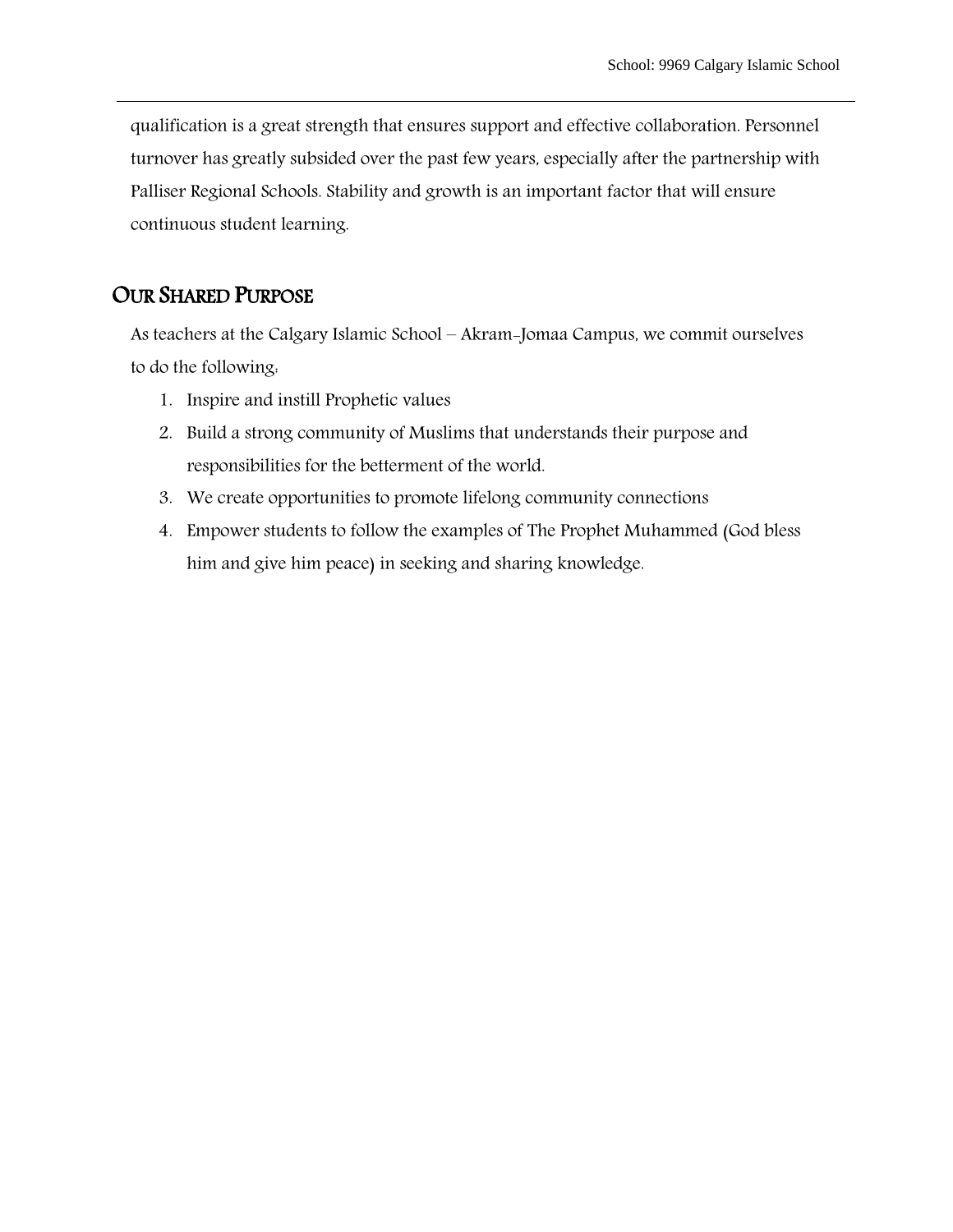# SCHOOL GOALS 2019-2020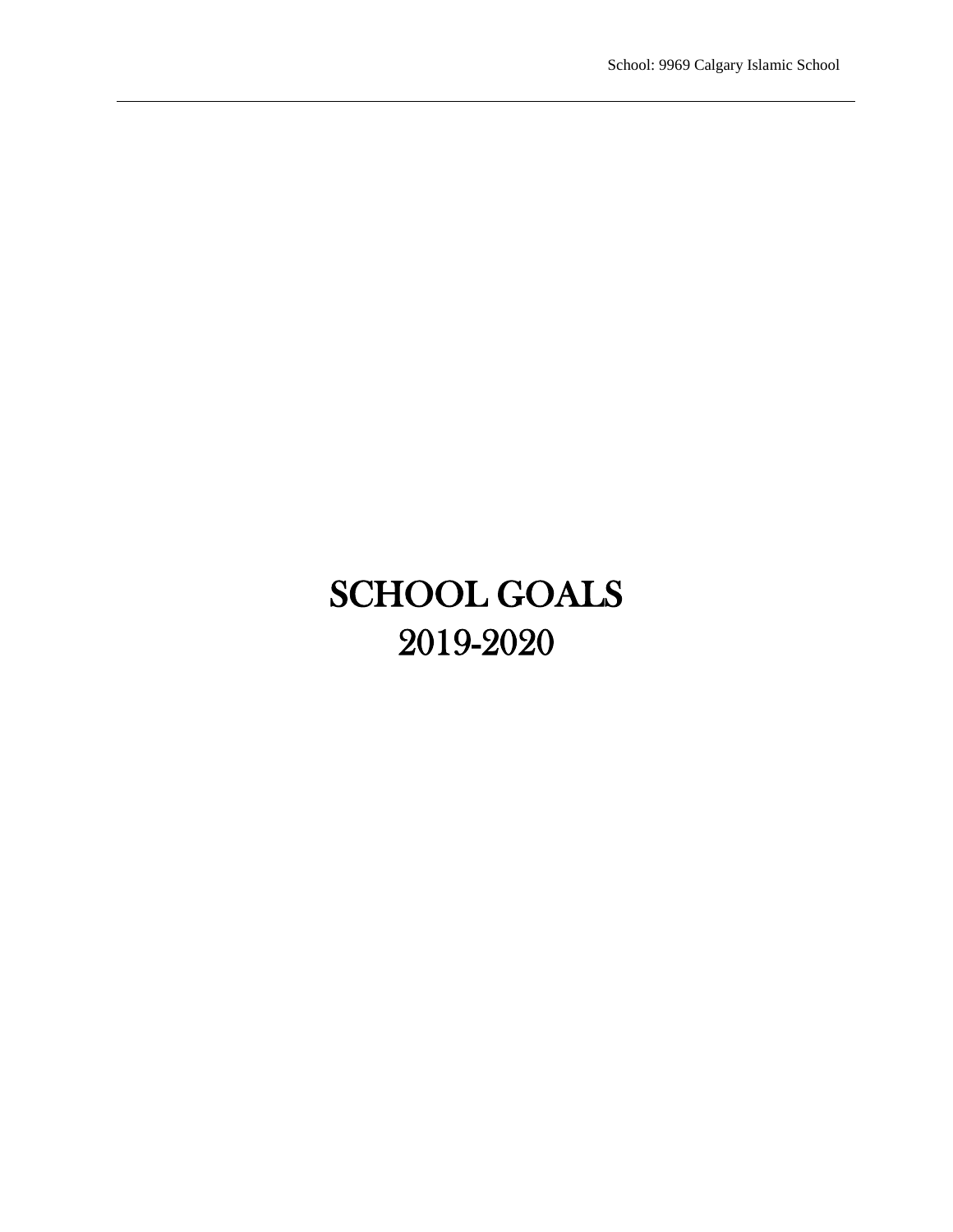## **Goal #1**

**Division Goal:** Palliser students will become literate in mental health, gaining knowledge and understanding that will provide them confidence and support in their pursuit of living a healthy life.

School Goal: Students will demonstrate the knowledge, skills, and experiences required to improve their health and well-being in all five domains.

| <b>Build Awareness</b>                                                                                                          | <b>Measures</b>                                                                      | <b>Action Steps / Strategies</b>                                                                                                                                            |                                                                                                                                               |                                                                                                           |
|---------------------------------------------------------------------------------------------------------------------------------|--------------------------------------------------------------------------------------|-----------------------------------------------------------------------------------------------------------------------------------------------------------------------------|-----------------------------------------------------------------------------------------------------------------------------------------------|-----------------------------------------------------------------------------------------------------------|
|                                                                                                                                 | Our School Survey<br>U of C Research<br>Study<br><b>Focus Groups</b><br><i>Other</i> |                                                                                                                                                                             |                                                                                                                                               | Communicate the definition of mental health literacy to all stakeholders to build a common understanding. |
| Understanding how to foster and maintain good<br>mental health<br>Understanding mental disorders and their                      |                                                                                      | Develop a mental health page on the website with information and resources for students and parents<br>Build community partnerships to help develop mental health literacy. |                                                                                                                                               |                                                                                                           |
|                                                                                                                                 |                                                                                      | Develop teachers' capacity in understanding mental health/illness and how to support student understanding                                                                  |                                                                                                                                               |                                                                                                           |
| treatments<br>Decreasing Stigma                                                                                                 |                                                                                      | Use of restorative circles as a means of avoiding/solving conflicts                                                                                                         |                                                                                                                                               |                                                                                                           |
| Understanding how to seek help effectively                                                                                      |                                                                                      |                                                                                                                                                                             | Health & Wellness committee composed of all stake-holders to work within the comprehensive school health<br>framework                         |                                                                                                           |
| Students will feel connected through a focus on<br>positive relationships.                                                      |                                                                                      |                                                                                                                                                                             | Involve students in self-assessments, surveys and opportunities to share and reflect on their faith and their<br>overall experience at school |                                                                                                           |
| Students will be able to identify that caring for<br>self, others and the environment is an essential<br>aspect of their faith. |                                                                                      | Continue to involve the students in community service projects and good will events.                                                                                        |                                                                                                                                               |                                                                                                           |
|                                                                                                                                 |                                                                                      | Implementation of the "4th R", "Healthy Relationships Plus" and "HAL 2.0" to improve peer-to-peer<br>relationships                                                          |                                                                                                                                               |                                                                                                           |
|                                                                                                                                 |                                                                                      | Involve students in community initiatives that focus on service as a fundamental aspect of faith                                                                            |                                                                                                                                               |                                                                                                           |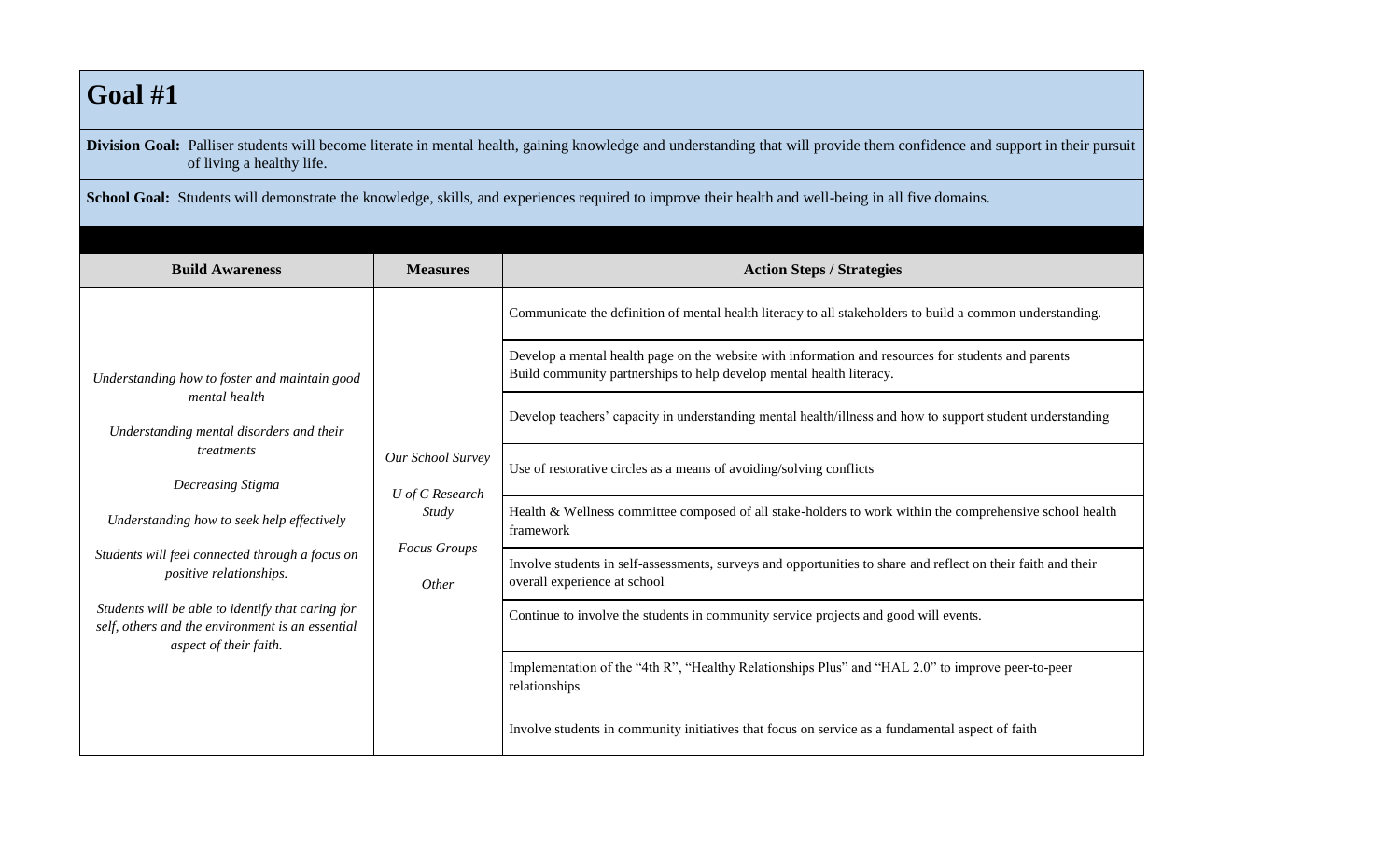## **Goal #2**

**Division Goal:** All Palliser students will engage in intentional and meaningful literacy learning across all aspects of daily living.

School Goal: Students will demonstrate literacy competencies to participate fully and successfully in living, learning and work.

| <b>Build Awareness</b>                                                                                       | <b>Measures</b>                                                                                                               | <b>Action Steps / Strategies</b>                                                                                                                                |
|--------------------------------------------------------------------------------------------------------------|-------------------------------------------------------------------------------------------------------------------------------|-----------------------------------------------------------------------------------------------------------------------------------------------------------------|
| Promote literacy learning by<br>communicating the importance of literacy<br>development for student success. | <b>Accountability Pillar</b>                                                                                                  | Communicate the definition of literacy to all education stakeholders to build a common understanding.                                                           |
|                                                                                                              |                                                                                                                               | Develop a literacy page on the school website.                                                                                                                  |
|                                                                                                              | Surveys                                                                                                                       | Identify and share promising literacy practices and universal and targeted instructional strategies with teachers<br>and parents.                               |
| All stakeholders working together to                                                                         | <b>Focus Groups</b>                                                                                                           | Develop teacher resources to support diverse learners.                                                                                                          |
| create a sustainable culture for literacy                                                                    |                                                                                                                               | We will create opportunities to share and celebrate literacy learning.                                                                                          |
| <b>Literacy Learning</b>                                                                                     | <b>Measures</b>                                                                                                               | <b>Action Steps / Strategies</b>                                                                                                                                |
| Ensure that every student has an equal<br>opportunity for literacy learning                                  | F&P Data<br><b>Instructional</b><br>Supervision<br><b>ESL Benchmarks</b><br>Anecdotal Evidence<br>(Grade/Subject<br>Meetings) | Utilizing LLI to help provide at-risk students with opportunities to be successful                                                                              |
|                                                                                                              |                                                                                                                               | Effective use of RTI to help at-risk students close the gap                                                                                                     |
|                                                                                                              |                                                                                                                               | Collaborative meetings with grade teams and administration to discuss student performance and check-in data                                                     |
|                                                                                                              |                                                                                                                               | Students will participate in meaningful literacy learning that allows for student choice, authenticity, and shared<br>literacy experiences (balanced literacy). |
|                                                                                                              |                                                                                                                               | Schools will create opportunities for community partnerships that provide literacy support for students and<br>families.                                        |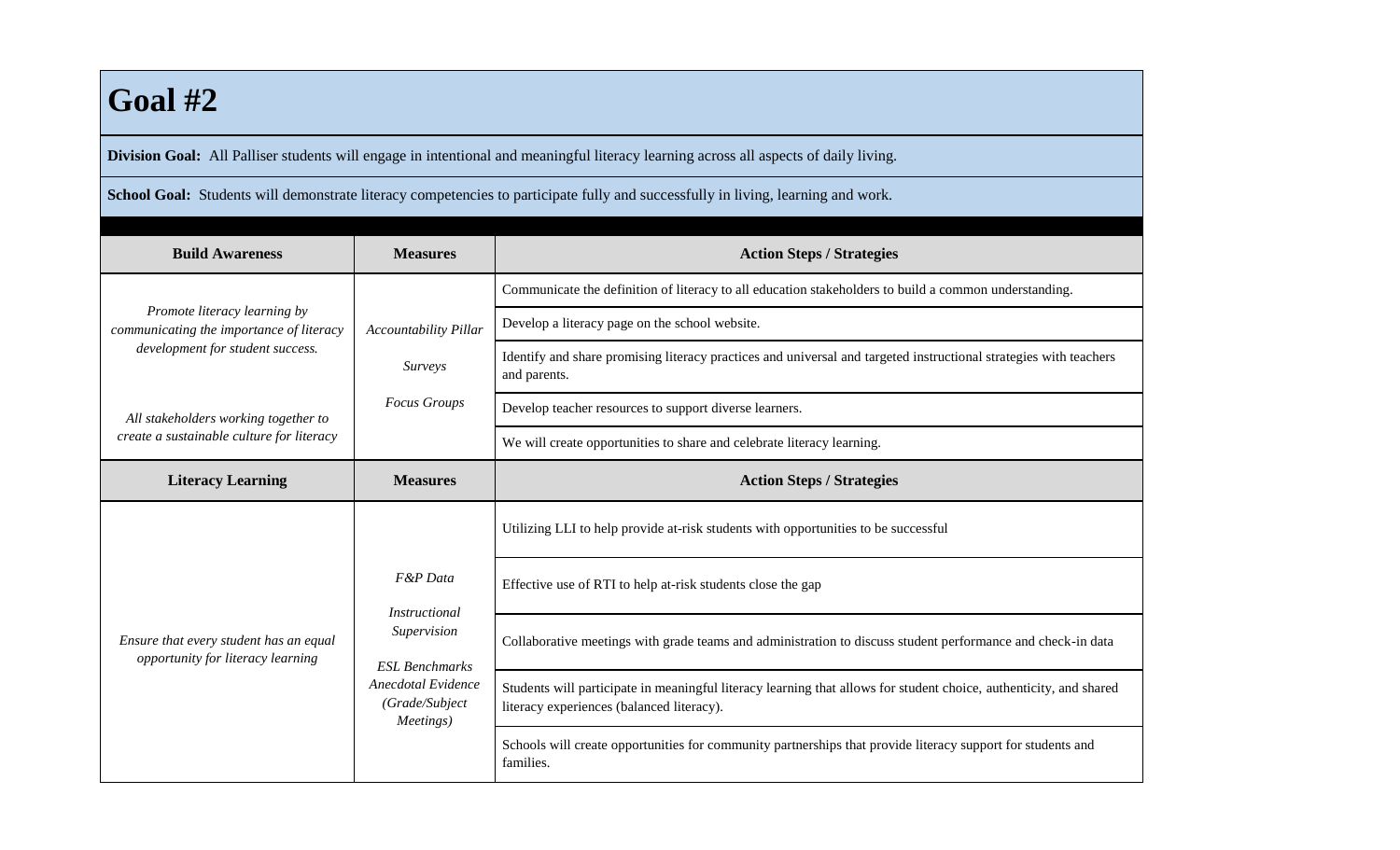| <b>Assessment &amp; Reporting</b>                                                                               | <b>Measures</b>                                                                 | <b>Action Steps / Strategies</b>                                                                                              |
|-----------------------------------------------------------------------------------------------------------------|---------------------------------------------------------------------------------|-------------------------------------------------------------------------------------------------------------------------------|
| We will ensure that assessment &<br>reporting practices are aligned from grade<br>to grade.                     | <b>Report Cards</b><br><b>Rubrics</b><br>Performance Task<br><b>Assessments</b> | Use F&P data to inform instruction at all grade levels and develop interventions                                              |
|                                                                                                                 |                                                                                 | Create collaborative assessment opportunities for teachers                                                                    |
|                                                                                                                 |                                                                                 | Collaborate with Alberta Assessment Consortium                                                                                |
| <b>Enhance Opportunities</b>                                                                                    | <b>Measures</b>                                                                 | <b>Action Steps / Strategies</b>                                                                                              |
| Support professional learning<br>opportunities that focus on literacy in all<br>subject areas and grade levels. | Professional<br>Development<br>Attendance                                       | Parent Learning Committee through Parent Council                                                                              |
|                                                                                                                 |                                                                                 | <b>Book Studies</b>                                                                                                           |
|                                                                                                                 |                                                                                 | Support professional learning by examining and sharing promising literacy practices and processes in different<br>classrooms. |
|                                                                                                                 |                                                                                 | Teacher led PD with specific focus on Literacy in all content areas                                                           |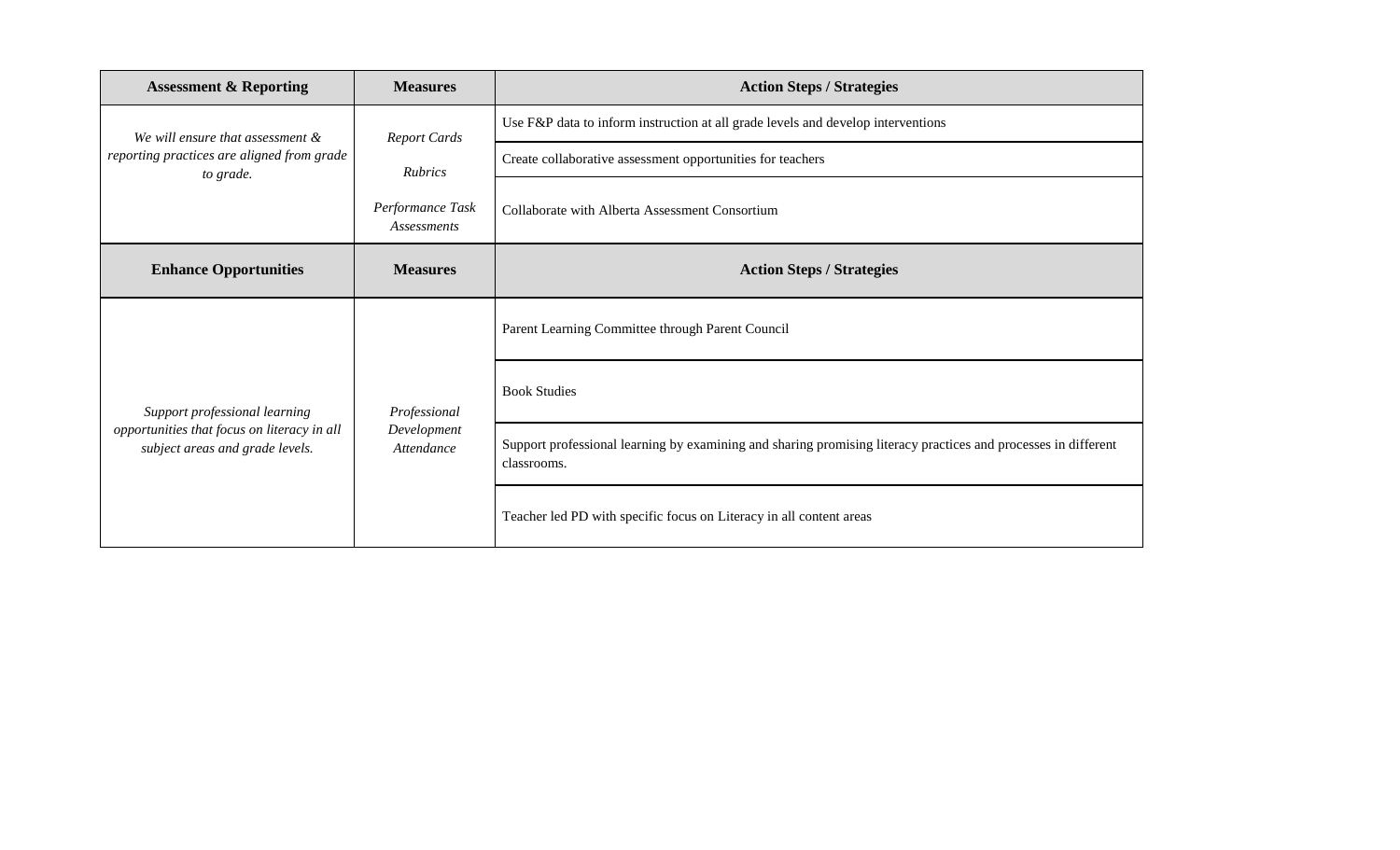## **Goal #3**

**Division Goal:** All Palliser students will engage in intentional and meaningful numeracy learning across all aspects of daily living.

School Goal: Students will demonstrate the ability, confidence and willingness to engage with quantitative or spatial information to make informed decisions in all aspects of daily living.

| <b>Build Awareness</b>                                                                                                                                                                               | <b>Measures</b>                                                                                | <b>Action Steps / Strategies</b>                                                                                                  |
|------------------------------------------------------------------------------------------------------------------------------------------------------------------------------------------------------|------------------------------------------------------------------------------------------------|-----------------------------------------------------------------------------------------------------------------------------------|
| Promote numeracy learning by<br>communicating the importance of<br>numeracy development for student<br>success.<br>All stakeholders working together to<br>create a sustainable culture for literacy | <b>Accountability Pillar</b><br><i>Surveys</i><br><b>Focus Groups</b>                          | Communicate the definition of literacy to all education stakeholders to build a common understanding.                             |
|                                                                                                                                                                                                      |                                                                                                | Develop a numeracy page on the school website.                                                                                    |
|                                                                                                                                                                                                      |                                                                                                | Identify and share promising numeracy practices and universal and targeted instructional strategies with<br>teachers and parents. |
|                                                                                                                                                                                                      |                                                                                                | Develop teacher resources to support diverse learners.                                                                            |
|                                                                                                                                                                                                      |                                                                                                | We will create opportunities to share and celebrate numeracy learning.                                                            |
| <b>Numeracy Learning</b>                                                                                                                                                                             | <b>Measures</b>                                                                                | <b>Action Steps / Strategies</b>                                                                                                  |
| Students will recognize forms of<br>numeracy across subjects and contexts.                                                                                                                           | <i>Instructional</i><br>Supervision and<br>Anecdotal evidence.<br>PAT & Diploma<br><b>MIPI</b> | Find a reliable intervention method to provide at-risk students with opportunities to be successful                               |
| Schools will implement a<br>comprehensive whole-school approach to<br>numeracy.                                                                                                                      |                                                                                                | Effective use of RTI to help at-risk students close the gap                                                                       |
|                                                                                                                                                                                                      |                                                                                                | Regular meetings with grade teams and administration to discuss student progress                                                  |